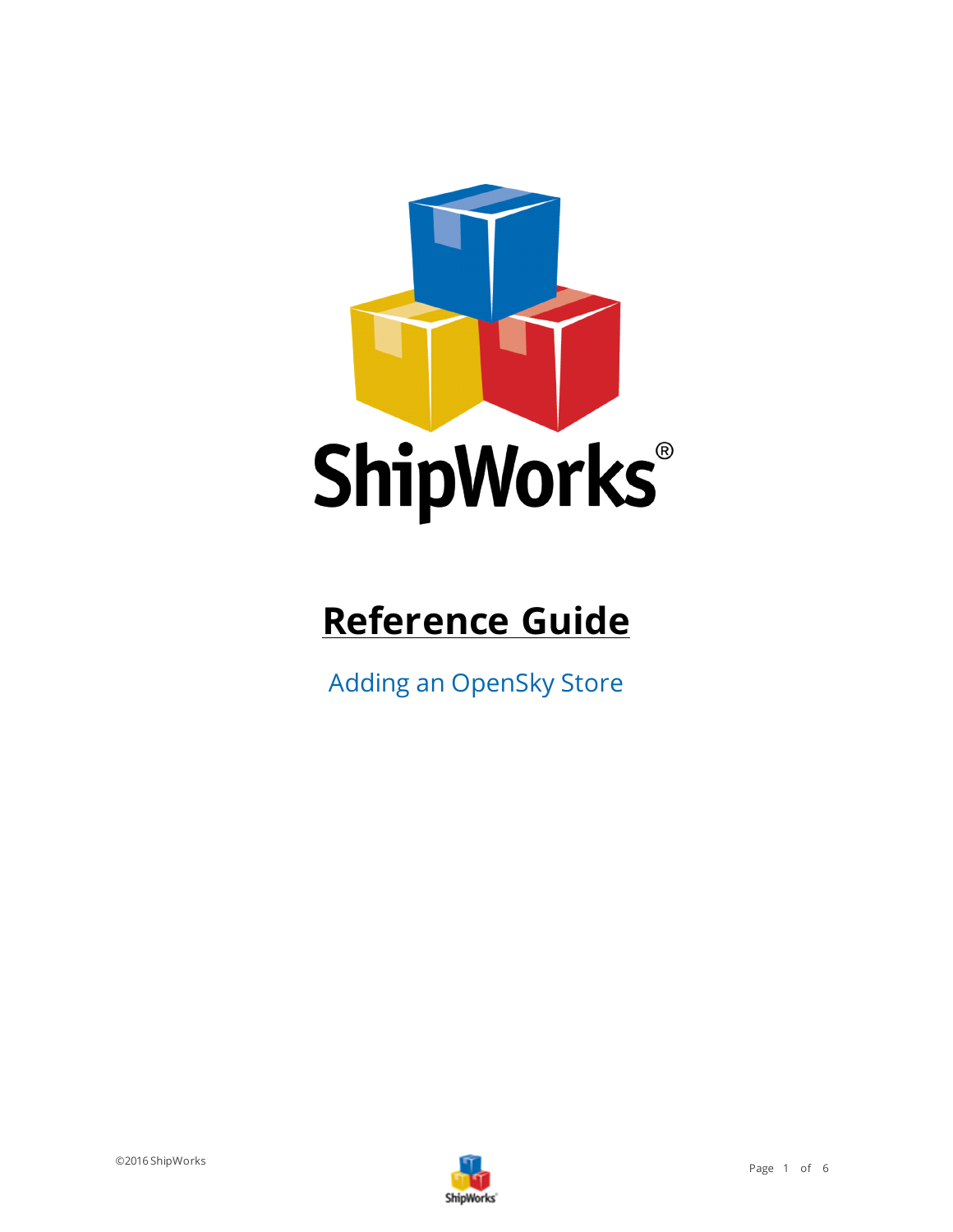## **Adding an OpenSky Store**

| <b>Table of Contents</b>  |
|---------------------------|
| <b>Background</b>         |
| <b>First Things First</b> |
| The Process               |
| Things You Need to Know   |
| <b>Still Need Help</b>    |

## <span id="page-1-0"></span>**Background**

ShipWorks connects directly to your OpenSky account. With one click, or on an automated schedule, your orders are downloaded from OpenSky. As soon as you process a shipment, ShipWorks communicates the updated order status, shipping method and tracking information back to OpenSky.

<span id="page-1-1"></span>This article will guide you through how to connect your OpenSky store to the ShipWorks software.

## **First Things First**

#### **Before you add an OpenSky store to ShipWorks**

1. Contact [OpenSky](https://www.opensky.com/content/contact-us#shipworks-help) directly and request a ShipWorks account activation. You will receive an email within 2 business days with your ShipWorks integration information: a username, password, and a URL.

<span id="page-1-2"></span>2. When you receive this email, make sure that you have shipped ALL of your Pending orders. When you have 0 pending and review orders, you can log into ShipWorks and add your store!

## **The Process**

- 1. Launch the ShipWorks application and log in as a user with administrator permissions.
- 2. Click on the **Manage** tab. Then, click the **Stores** button.



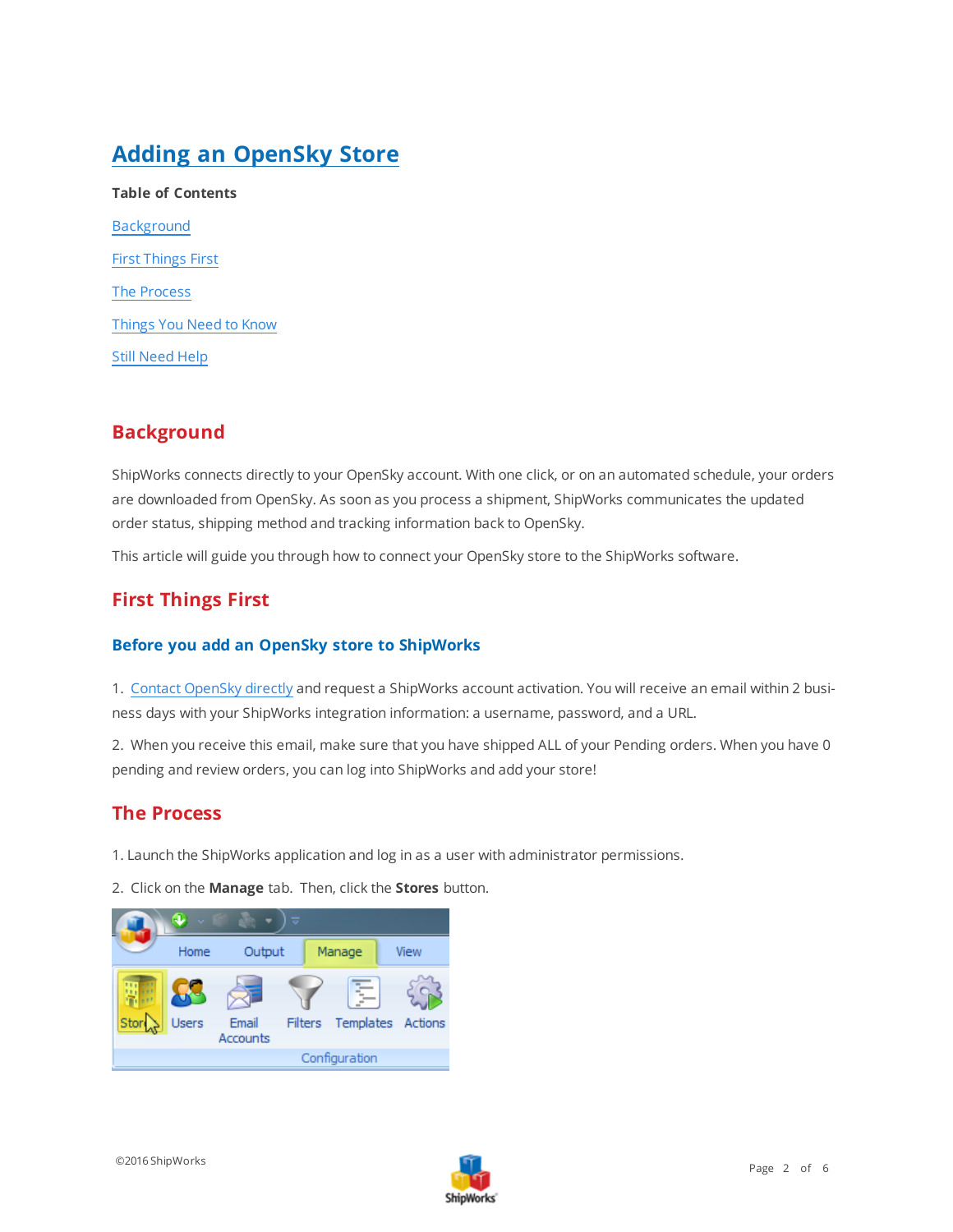3. Next, click on the **Add Store** button.

| Store Type | Last Download | <b>Edit</b> | Edit                      |
|------------|---------------|-------------|---------------------------|
|            |               | <b>ABC</b>  | Rename<br><b>Delete</b>   |
|            |               | Add<br>u.   | Add Store                 |
|            |               |             | W<br>Close                |
|            |               |             | $\boldsymbol{\mathsf{x}}$ |

4. From the **What Platform do you sell on?** drop-down menu, select **OpenSky**. Then, click **Next**.

| ShipWorks Setup     |                                            |                    |
|---------------------|--------------------------------------------|--------------------|
| <b>Online Store</b> | Configure ShipWorks for your online store. |                    |
|                     | What platform do you sell on?              |                    |
|                     | Choose                                     |                    |
|                     | MarketplaceAdvisor                         | easy to do later.) |
|                     | Miva Merchant                              |                    |
|                     | <b>NS</b> Network Solutions                |                    |
|                     | Newegg                                     |                    |
|                     | <b>All nopCommerce</b>                     |                    |
|                     | <b>ODBC</b>                                |                    |
|                     | 7 OpenCart                                 |                    |
|                     | OpenSky                                    |                    |
|                     | OrderBot                                   |                    |
|                     | $\mathsf D$ OrderDesk                      |                    |
|                     |                                            |                    |
| $<$ Back            | Cancel<br>Next >                           |                    |

5. In the **Store Setup** screen enter the **Username**, **Password**, and the **URL** provided to you by OpenSky. Then, click **Next**.

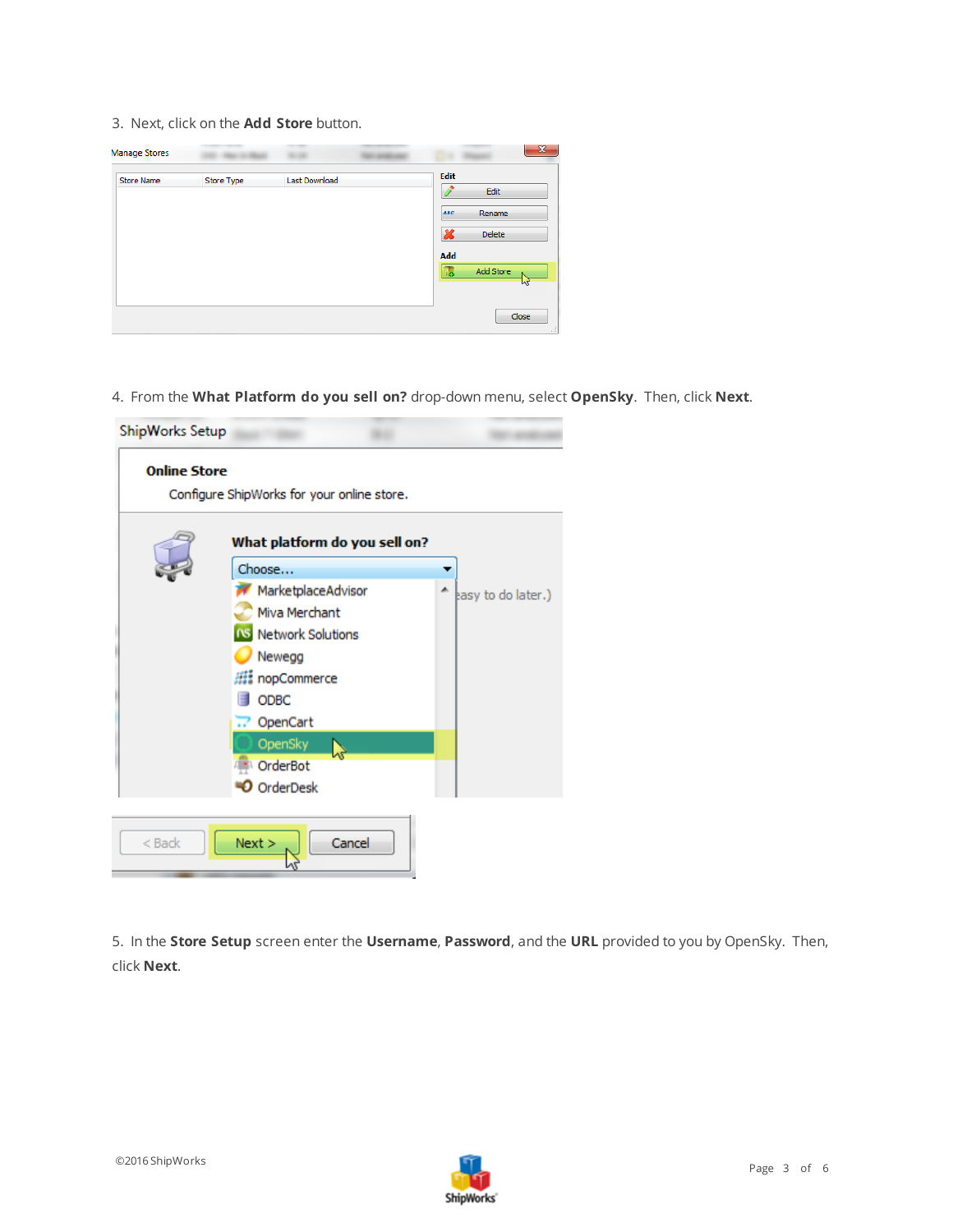| <b>ShipWorks Setup</b> | х                                                                                    |
|------------------------|--------------------------------------------------------------------------------------|
| <b>Store Setup</b>     | Enter the following information about your online store.                             |
|                        | Enter the administrator username and password you use to login to your online store: |
| Username:              | yourusername                                                                         |
| Password:              |                                                                                      |
| URL, click here.       | Enter the URL to the ShipWorks module. For help installing or finding the module     |
| Module URL:            | your store's module URL                                                              |
|                        |                                                                                      |
| $<$ Back               | Cancel<br>Next >                                                                     |

Great! You are connected. Now, you will need to fill out a few more screens.

6. On the **Store Information** screen, enter your **Store Name:** and **Address**:. Then, click **Next**.

| ShipWorks Setup          |                                                           |
|--------------------------|-----------------------------------------------------------|
| <b>Store Information</b> | Enter the name and physical address of your online store. |
| <b>Name</b>              |                                                           |
| Store name:              | My OpenSky Store                                          |
|                          | (This is just how your store will display in ShipWorks)   |
| <b>Address</b>           |                                                           |
| Company:                 | Widget Me This                                            |
| Street:                  | 123 Some Street                                           |
|                          |                                                           |
| City:                    | St. Louis                                                 |
| State \Prov:             | Missouri                                                  |
| Postal Code:             | 63123                                                     |
| Country:                 | <b>United States</b>                                      |
|                          |                                                           |

7. Enter the additional **Contact Information:** for your store. Then, click **Next**.

**Note**: This information is optional.

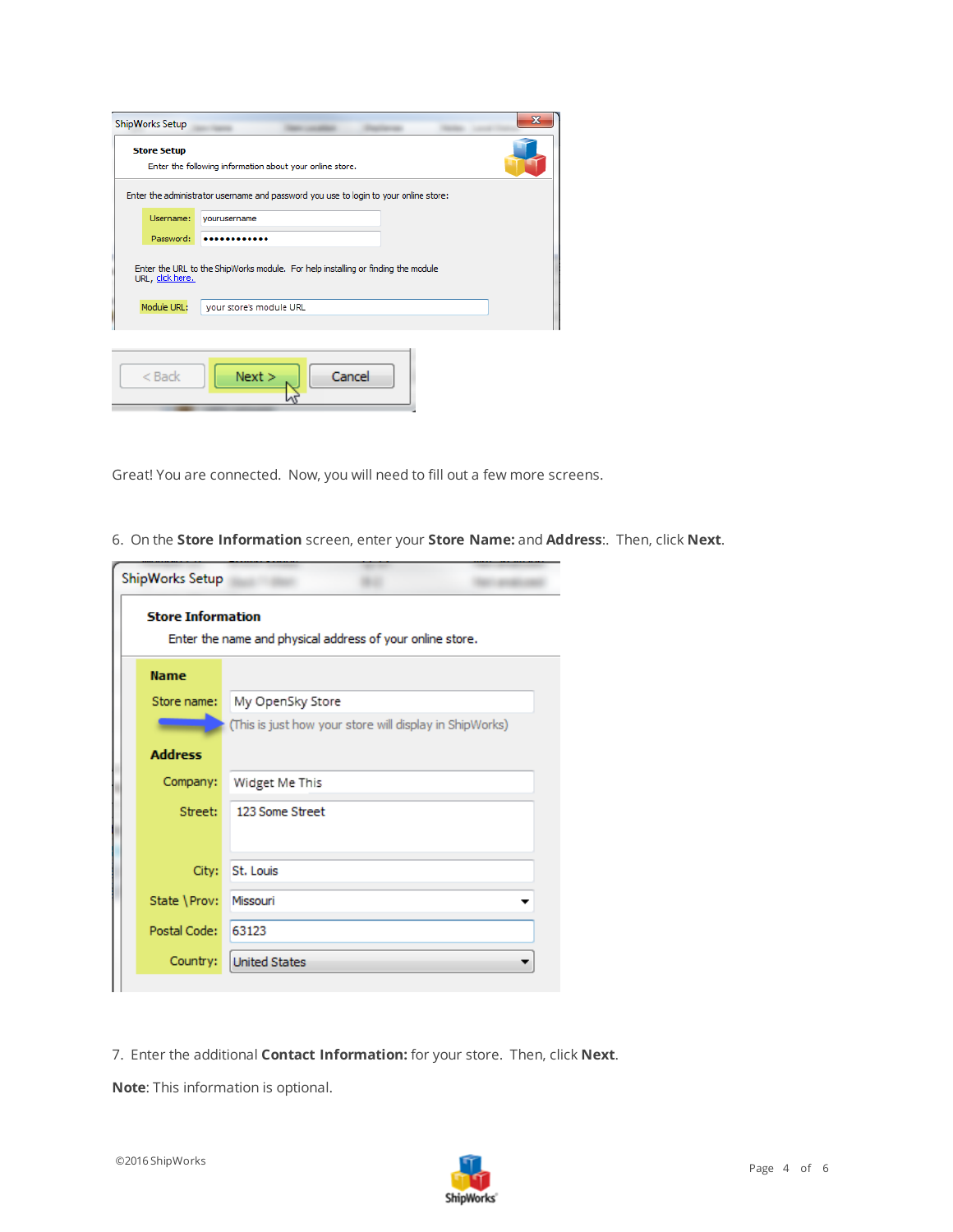| ShipWorks Setup            |                                               |  |
|----------------------------|-----------------------------------------------|--|
| <b>Contact Information</b> | Enter the contact information for your store. |  |
| <b>Contact Information</b> |                                               |  |
| Website:                   | www.widgetmethis.com                          |  |
| Email:                     |                                               |  |
| Phone:                     |                                               |  |
|                            |                                               |  |

8. Select how much order history you would like to download into ShipWorks during your initial download. The default is to download **30 Days** of order history into ShipWorks. You can modify this by clicking on the **Edit** link.

|  | <b>Store Setup</b> |    | Configure how ShipWorks will work with your store.                                                               |  |        |
|--|--------------------|----|------------------------------------------------------------------------------------------------------------------|--|--------|
|  |                    |    | ShipWorks will download orders starting from: 30 days ago                                                        |  | (Edit) |
|  | Store Setup        | 30 | Configure how ShipWorks will work with your store.<br>ShipWorks will download orders starting from:<br>days ago. |  |        |
|  |                    |    | Download all of my orders.                                                                                       |  |        |

9. Verify that the settings for **When the shipment is processed:** are correct. Typically, you would leave the checkbox for **Update my online orders with the shipment details** checked.

| $ \nabla $ Update my online orders with the shipment details. | When a shipment is processed: |
|---------------------------------------------------------------|-------------------------------|
|                                                               |                               |

#### 10. Click **Next** and then **Finish**. Then, click **Close**.

Your OpenSky orders will begin to download into ShipWorks automatically. You can also manually download your orders any time by clicking on the **Home** tab and then on the **Download** button.